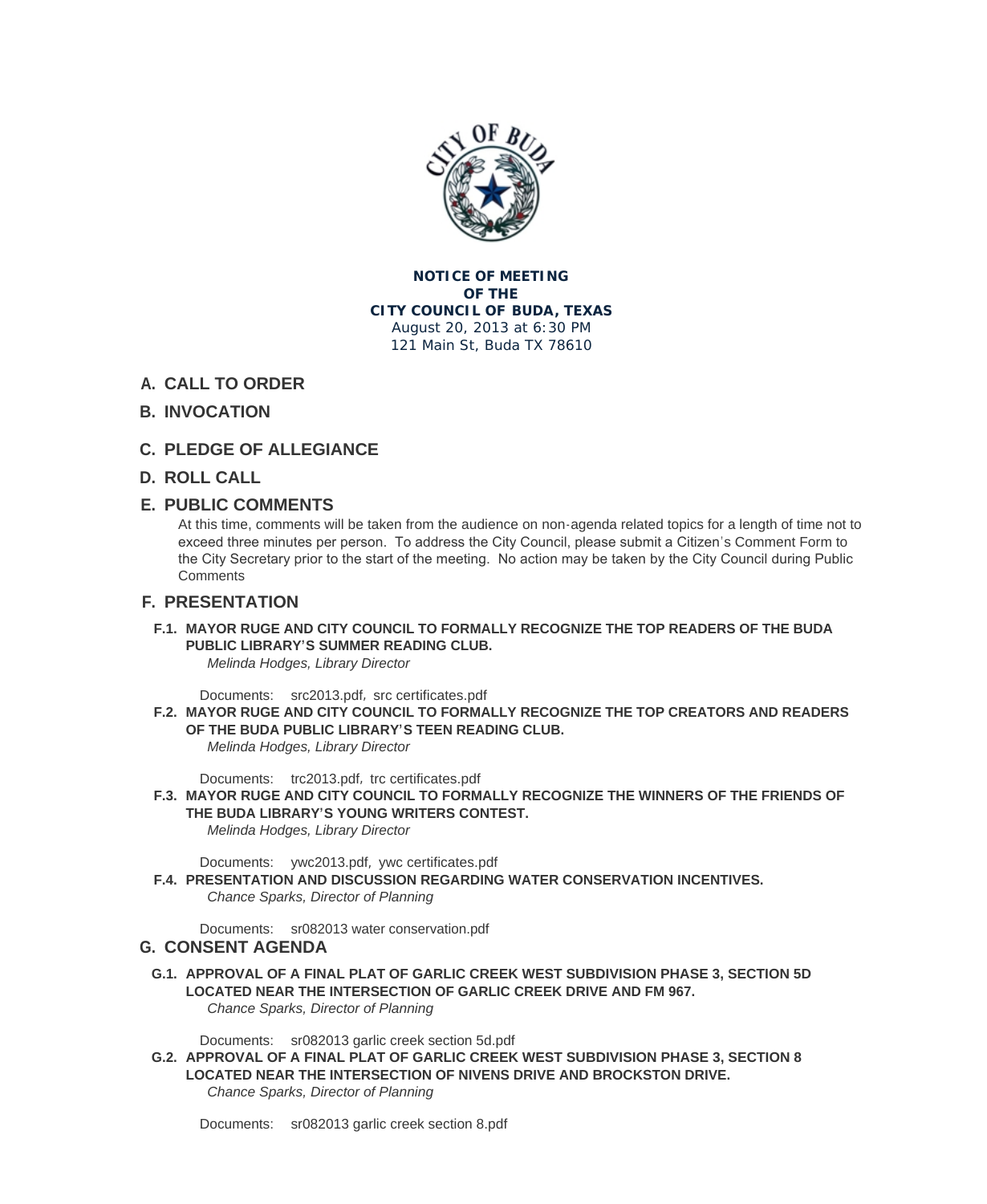**ARTICLE 18.03 OF THE CODE OF ORDINANCES PERTAINING TO THE REQUIREMENTS, QUALIFICATIONS AND COMPOSITION OF ALL CITY BOARDS AND COMMISSIONS.**

*Chance Sparks, Director of Planning*

Documents: sr082013 commission qualifications.pdf

**APPROVAL OF AN ORDINANCE ON SECOND READING ANNEXING APPROXIMATELY 13.85 ACRES OF G.4. LAND LOCATED ON THE WEST SIDE OF FM 1626 APPROXIMATELY 1,200 FEET NORTH OF ITS INTERSECTION WITH FM 967.**

*Chance Spar[ks, Director of Planning](http://www.ci.buda.tx.us/AgendaCenter/ViewFile/Item/429?fileID=960)*

Documents: sr082013 sportsplex east annexation.pdf

**APPROVAL OF THE SECOND READING OF AN ORDINANCE ANNEXING APPROXIMATELY 5.05 ACRES G.5. OF LAND LOCATED AT 2122 GREEN MEADOWS LANE, BEING LOT 4 OF BLOCK A, GREEN CORNERS COMMERCIAL SUBDIVISION SECTION 1.**

*Chance Spar[ks, Director of Planning](http://www.ci.buda.tx.us/AgendaCenter/ViewFile/Item/430?fileID=961)*

Documents: sr082013 - olympia hills annexation.pdf

#### **REGULAR AGENDA ITEMS H.**

**DISCUSS AND CONSIDER APPROVAL OF A RESOLUTION OF THE CITY COUNCIL OF THE CITY OF H.1. BUDA, TEXAS [ORDERING A GENERAL ELECTION TO](http://www.ci.buda.tx.us/AgendaCenter/ViewFile/Item/431?fileID=962) BE HELD IN BUDA, TEXAS ON NOVEMBER 5, 2013**

Documents: agenda item report - election.pdf

**DISCUSSION AND POSSIBLE ACTION APPOINTING A REPRESENTATIVE ON THE CAPCOG GENERAL H.2. ASSEMBLY**

Documents: [agenda item report - capcog.pdf](http://www.ci.buda.tx.us/AgendaCenter/ViewFile/Item/438?fileID=974), 8-20 background information on capcog appointment.pdf, capcog app.pdf

**DISCUSSION AND POSSIBLE ACTION APPROVING THE FISCAL YEAR 2013-2014 BUDA ECONOMIC H.3. DEVELOPMENT CORPORATION BUDGET**

Documents: [agenda item report](http://www.ci.buda.tx.us/AgendaCenter/ViewFile/Item/439?fileID=975) - [budget 2013](http://www.ci.buda.tx.us/AgendaCenter/ViewFile/Item/439?fileID=975)-2014.pdf, [edc budget 2013](http://www.ci.buda.tx.us/AgendaCenter/ViewFile/Item/439?fileID=976)-[14 for packet.pdf](http://www.ci.buda.tx.us/AgendaCenter/ViewFile/Item/439?fileID=976), budget narrative.pdf

**DISCUSSION AND POSSIBLE ACTION APPOINTING BOARD MEMBERS OF THE BUDA ECONOMIC H.4. DEVELOPMENT CORPORATION**

Documents: [agenda item report](http://www.ci.buda.tx.us/AgendaCenter/ViewFile/Item/436?fileID=970) - [director appointment 2](http://www.ci.buda.tx.us/AgendaCenter/ViewFile/Item/436?fileID=970)[013.pdf](http://www.ci.buda.tx.us/AgendaCenter/ViewFile/Item/436?fileID=971)

**DELIBERATION AND POSSIBLE ACTION ON AN ORDINANCE REPEALING ORDINANCE NO. 080607-2 H.5. IN ITS ENTIRETY AND REPEALING AND REPLACING ARTICLE 31 OF CHAPTER 22.04, CODE OF ORDINANCES, CITY OF BUDA, TEXAS BY ADDING A NEW ARTICLE 31, PROHIBITING THE PARKING OR STANDING [OF VEHICLES, AND ALLOWING A TOW-AWAY Z](http://www.ci.buda.tx.us/AgendaCenter/ViewFile/Item/437?fileID=977)ONE FOR SUCH VEHICLES PARKED WITHIN THE CITY LIMITS OF THE CITY OF BUDA, TEXAS; PROVIDING FOR PENALTIES FOR FAILURE TO COMPLY WITH SUCH ORDINANCE; PROVIDING A SEVERABILITY CLAUSE; REPEALING ALL ORDINANCES IN CONFLICT THEREWITH; AND PROVIDING FOR AN EFFECTIVE DATE.** *Stanley R. Fees, P.E., CFM City Engineer* 

sr08202013 no parking on main street with backup.pdf Documents:

**DELIBERATION AND POSSIBLE ACTION TO SELECT A BOND COUNSEL FIRM TO PROVIDE BOND H.6. COUNSEL SERVICES FROM THE REQUEST FOR QUALIFICATIONS SUBMITTED FOR THE TEXAS WATER DEVELOPMENT BOARD FOR THE CITY OF BUDA'S CLEAN WATER STATE REVOLVING FUND APPLICATION F[OR THE HILLSIDE TERRACE WASTEWATER EXTEN](http://www.ci.buda.tx.us/AgendaCenter/ViewFile/Item/425?fileID=957)SION PROJECT AND AUTHORIZE THE CITY MANAGER TO EXECUTE THE ENGAGEMENT LETTER.**

*Stanley R. Fees, P.E., CFM City Engineer* 

Documents: sr08202013 bond counsel rfq for hillside terrace twdb application with backup.pdf **DELIBERATION AND POSSIBLE ACTION TO SELECT A FINANCIAL ADVISOR FIRM TO PROVIDE H.7. FINANCIAL ADVISOR SERVICES FROM THE REQUEST FOR QUALIFICATIONS SUBMITTED FOR THE TEXAS WATER DEVELOPMENT BOARD FOR THE CITY OF BUDA'S CLEAN WATER STATE REVOLVING FU[ND APPLICATION FOR THE HILLSIDE TERRACE WASTEWATER EXTENSION](http://www.ci.buda.tx.us/AgendaCenter/ViewFile/Item/428?fileID=969) PROJECT AND AUTHORIZE THE CITY MANAGER TO EXECUTE THE CONTRACT.** *Stanley R. Fees, P.E., CFM City Engineer* 

Documents: sr08202013 financial advisor rfq for hillside terrace twdb application with backup.pdf